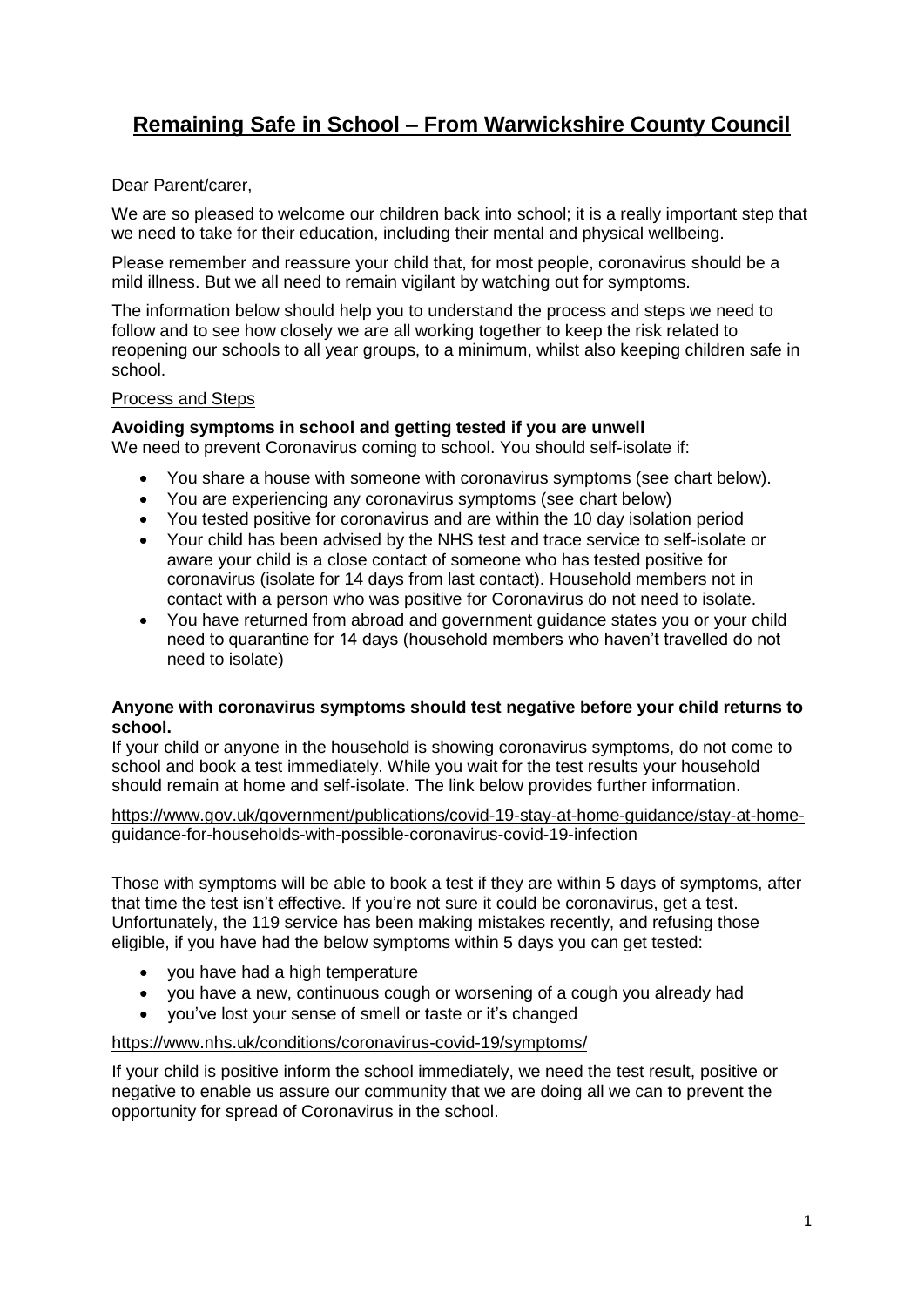# **COVID SYMPTOMS AT HOME FLOW CHART**



# Booking a Test

You can book a test online at<https://www.gov.uk/get-coronavirus-test>

Testing slots are refreshed throughout the day but the best time to book a test is after 8pm, sometimes trying postcodes of different Local Authorities can come up with additional local test centres. If you are unable to test within the 5 day window from symptoms starting, you must remain off school for the full 10 days – as we would not know if you were negative. In addition siblings must remain off school for 14 days as close contacts

Please do not book a home test unless you have no form of transport to get to a test centre, as the results of these can take a long time to come back, you must find your priority post box to return these. Please read the information in the link below.

# <https://www.royalmail.com/priority-postboxes>

# **Preventing transmission in and around school**

#### School transport

Our home to school transport has the same consistent children on each bus, to prevent wider transmission in this setting we have requested that all children must sit in the same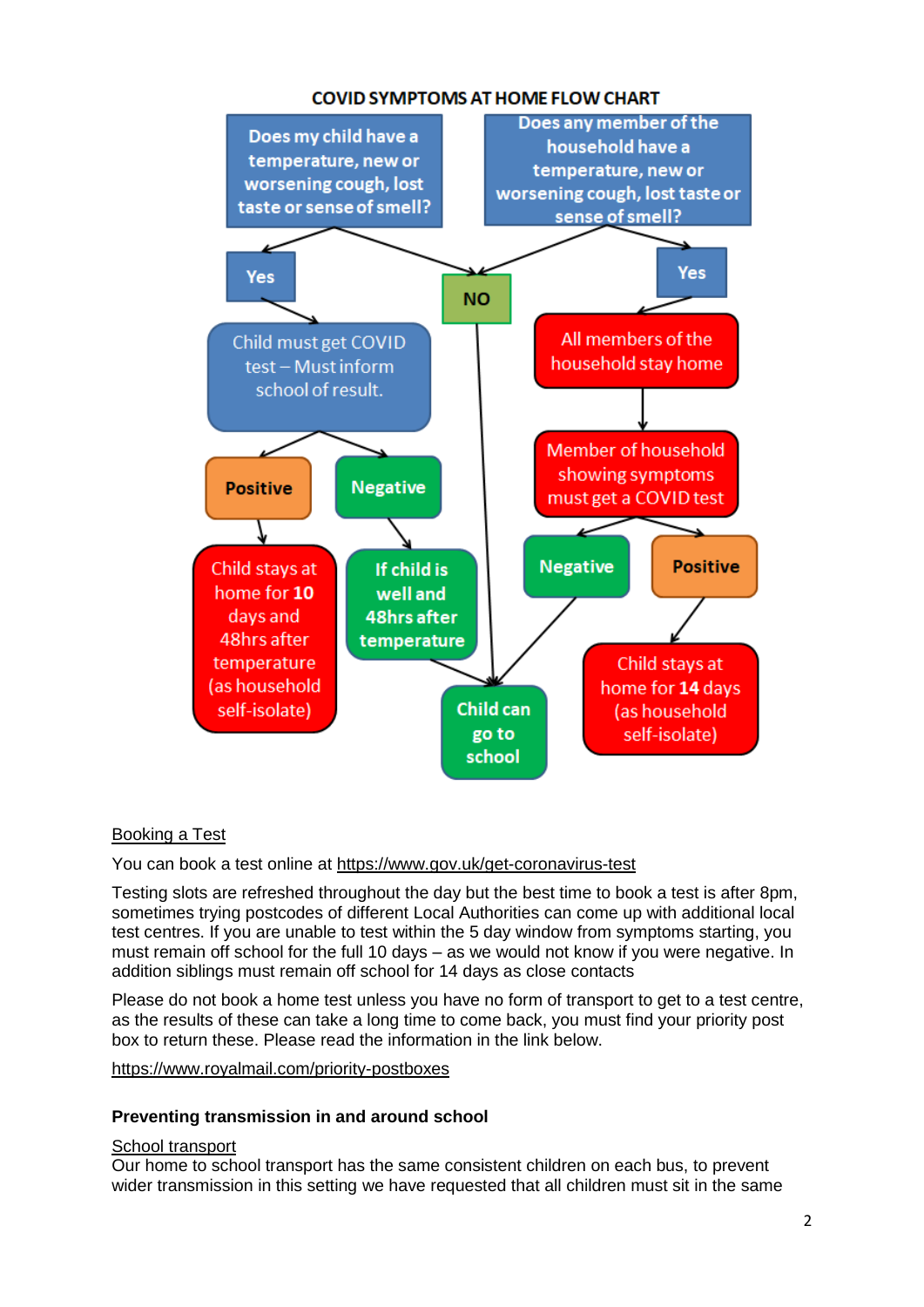seat every time they travel. As a result, if there was a case on a bus, only those children that sat within 2m of the positive child need to self-isolate; not the whole bus. School buses are traveling to more than one school in many cases, those over 11 and not exempt, must wear a face covering.

#### Please wear face coverings when dropping off and collecting your children.

We know face coverings are one of the many tools which have been recommended as a mitigating factor when people are not able to maintain 2 metre social distancing. Currently they are mandated for indoors (for those that can safely wear them). We have found that many people who need to collect their children are experiencing that other parents are not following the 2 metre rule and encroaching on their space.

Children and adults who have underlying health conditions need to attend school and cannot protect themselves against other parents not maintaining safe social distancing. We must do everything we can to prevent transmission and protect those who are most vulnerable. In addition, we know that adults are more likely to transmit the virus than children; therefore adult to adult transmission is a real concern and could impact on the environment inside of school. However, we will continue to promote social distancing messages because 2m distancing is still the best action we can take. Due to the complaints we have had from parents, we need to put in mitigating factors to account for these interactions and prevent transmission of the virus.

#### **What happens when there has been a positive case in School?**

- As soon as schools are informed of a person who tests positive for Coronavirus, they immediately identify all close contacts and inform them not to come to school/ send them home to self-isolate for 14days. This prevents the virus from spreading in school. Household member of close contacts do not need to self-isolate unless they develop symptoms
- On some occasions schools may send home all possible close contacts as they review the situation and welcome children back who haven't been a close contact.
- Schools work with the DfE, PHE and with the Public Health team at Warwickshire County Council for the best advice on next steps.

# **Who is considered a close contact in a school setting?**

#### **CLOSE CONTACT FLOW CHART**